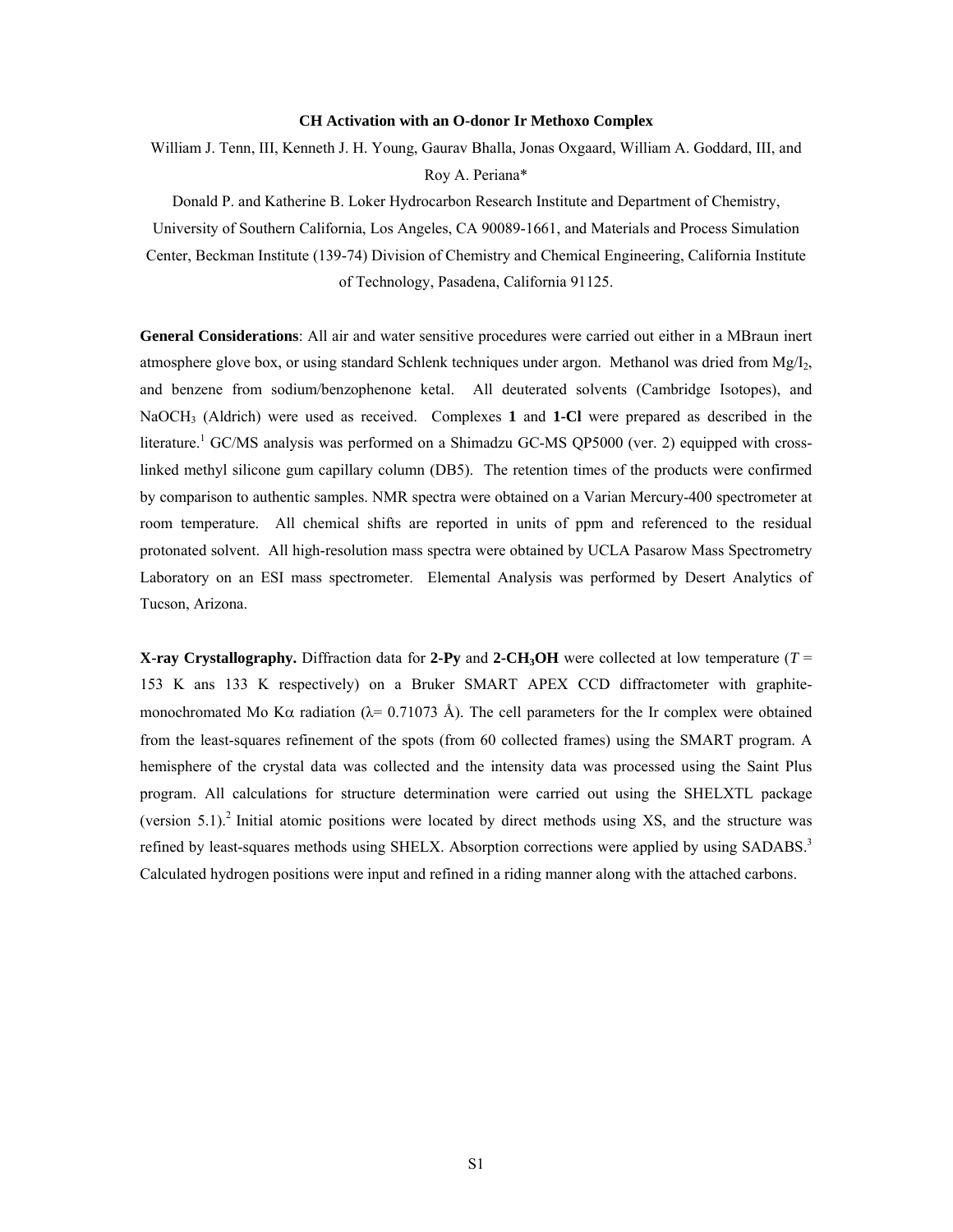

**Synthesis of**  $[CH_3O-Ir(O,O-acac)/(CH_3OH)]$  (2- $CH_3OH$ ): To a 30 mL thickwalled ampoule equipped with a high-vacuum valve at top  $[acc-Ir(O,O-acac)<sub>2</sub>]$ , 1 (370 mg, 0.38 mmol), sodium methoxide (128 mg, 2.37 mmol), and 30 mL methanol were added. The mixture was heated at 130°C with stirring for 30 min. During this time the color of the solution turned from yellow to dark red. After cooling, the solution was twice filtered through a pad of basic alumina on a medium porosity frit, and purified by centrifugal thin layer chromatography using ethyl acetate: methanol 9:1 on alumina (the material was loaded onto the disk using methylene chloride and washed with methylene chloride for approximately 5 minutes before eluting. The eluent was concentrated under vacuum to yield approximately 74 mg (22%) of title complex as an orange solid. <sup>1</sup>H NMR (CD<sub>3</sub>OD):  $\delta$  5.50(s, 2H, CH), 2.83(s, 3H, Ir-OCH<sub>3</sub>), 2.01(s, 12H, CH<sub>3</sub>). <sup>13</sup>C{<sup>1</sup>H} NMR (CD<sub>3</sub>OD): δ 187.39(C-acac, C=O), 103.9(O-acac, CH), 55.9(OCH<sub>3</sub>), 27.0(O-acac, CH<sub>3</sub>). HRMS (ESI): Calculated for  $C_{12}H_{22}IrO_6$  (M+H) 455.1046, found 455.1035. Elemental Analysis: Calculated for  $C_{12}H_{21}IrO_6$ : C, 31.78; H, 4.67. Found: C, 31.82; H, 4.53. Single crystals were grown by slow evaporation of a concentrated sample in chloroform.

Crystal data for **2-CH<sub>3</sub>OH**: a yellow-orange prism-shaped crystal of dimensions  $0.29 \times 0.05 \times 0.03$  mm was grown from chloroform by slow evaporation of the solvent.  $C_{24}H_{40}Ir_2O_{12}$ : orthorhombic, group *Pnma*,  $a = 7.8771(16)$  Å,  $b = 11.924(2)$  Å,  $c = 16.046(3)$  Å,  $V = 1147.1(5)$  Å<sup>3</sup>,  $Z = 2$ ,  $T = 133(2)$  K,  $D_{\text{calc}} = 2.035$ Mg/m<sup>3</sup>,  $R(F) = 6.02$  for 8995 observed reflections. All non-hydrogen atoms were refined with anisotropic displacement parameters.+ Full crystallographic information is given in a separate document in the Supporting Information for this paper.



ORTEP diagram of complex 2-CH<sub>3</sub>OH, showing ellipsoids at the 50% probability level. A molecule of co-crystallized CHCl<sub>3</sub> has been omitted for clarity.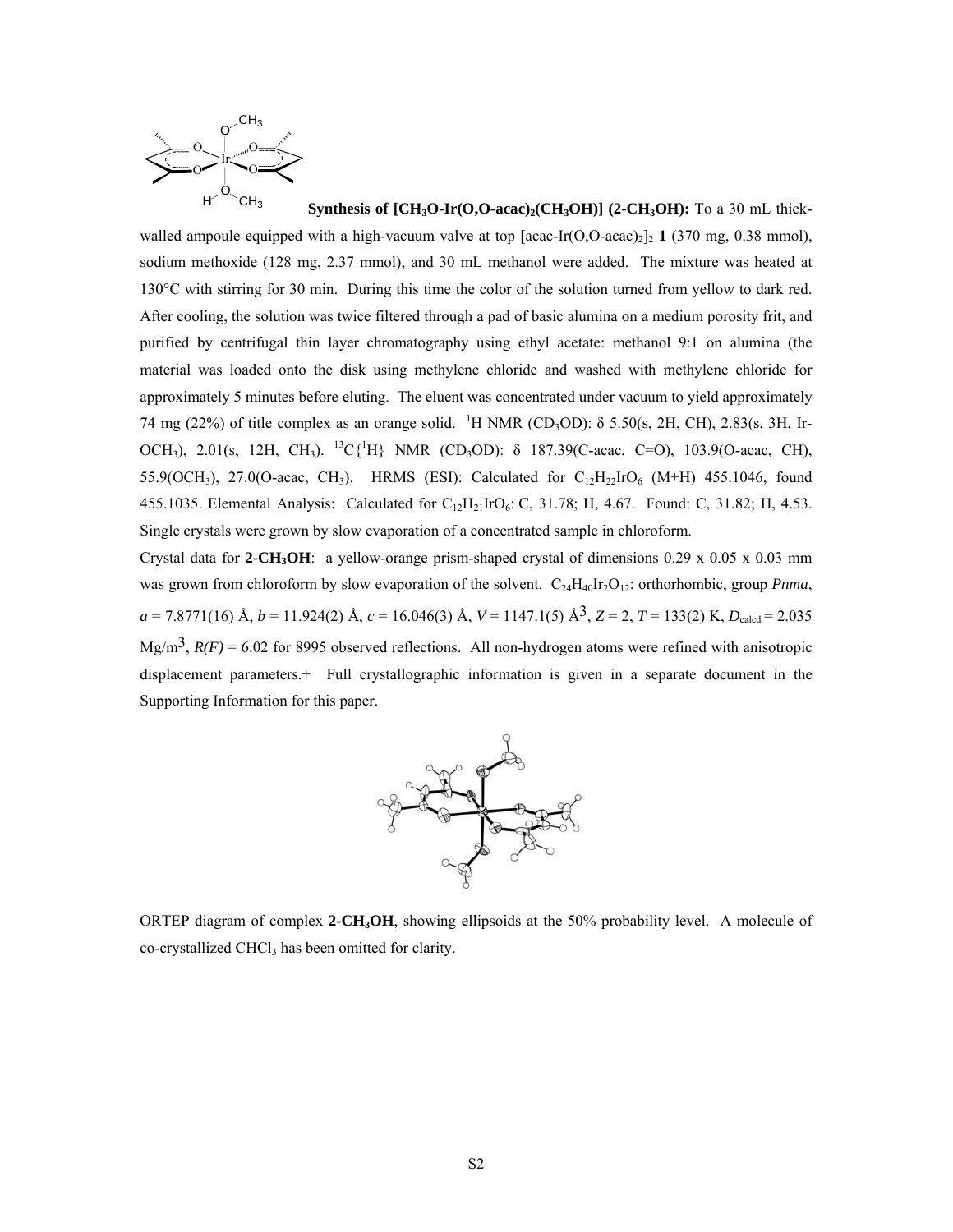

**Alternative synthesis of**  $[\text{CH}_3\text{O-Ir}(\text{O},\text{O-}acac)_2(\text{CH}_3\text{OH})]$  **(2):** To a 50 mL re-sealable Schlenk tube [Cl-Ir(O,O-acac)2]2 **1-Cl** (250 mg, 0.29 mmol), sodium methoxide (125 mg, 2.32 mmol), and 30 mL methanol were added. The mixture was heated to gentle reflux with stirring for 32 hr. During this time the color of the solution turned from yellow to dark red. The volatiles were removed from the tube under vacuum, and the remaining solids were dissolved in methylene chloride, filtered through a medium porosity frit, and purified by column chromatography using ethyl acetate: methanol 5:1 on alumina. The eluent was concentrated under vacuum to yield 5% of title complex as an orange solid.



**Synthesis of**  $[CH_3O-Ir(O, O-acac)/(Py)]$  **(2-Py):** A 15 mL re-sealable Schlenk tube was charged with **2-CH3OH** (10 mg, 0.022 mmol) and pyridine (7 mL) was added. The Schlenk tube was then sealed, and placed in a 55°C oil bath for 30 min. The resulting yellow-orange solution was cooled to room temperature, and the volatiles were removed under vacuum, yielding a yellow-orange solid in quantitative yield. The product was recrystallized from dichloromethane.<sup>1</sup>H NMR (CDCl<sub>3</sub>):  $\delta$  8.25(d, 2H, o-Py), 7.72(t, 1H, p-Py), 7.24(t, 2H, m-Py), 5.32(s, 2H, CH), 3.16(s, 3H, Ir-OCH3), 1.94(s, 12H, CH3). <sup>13</sup>C{<sup>1</sup>H} NMR (CDCl<sub>3</sub>): δ 185.2(C-acac, C=O), 152.1(o-Py), 137.5(p-Py), 124.9(m-Py), 102.8(O-acac, CH), 57.9(OCH<sub>3</sub>), 26.9(O-acac, CH<sub>3</sub>). HRMS (MALDI-TOF): Calculated for C<sub>16</sub>H<sub>22</sub>IrNO<sub>5</sub>Na (M+Na) 524.1025, found 524.1043. Single crystals were grown by slow evaporation of a concentrated sample in chloroform.

Crystal data for **2-Py**: a yellow-orange prism-shaped crystal of dimensions 0.35 x 0.32 x 0.10 mm was grown from chloroform by slow evaporation of the solvent.  $C_{16}H_{22}IrNO<sub>5</sub>-CHCl<sub>3</sub>$ : orthorhombic, group *Pnma*, *a* = 11.2909(8) Å, *b* = 13.7659(10) Å, *c* = 13.9240(10) Å, *V* = 2164.2(3) Å3, *Z* = 4, *T* = 133(2) K,  $D_{\text{calcd}} = 1.903 \text{ Mg/m}^3$ ,  $R(F) = 2.46$  for 12680 observed reflections. All non-hydrogen atoms were refined with anisotropic displacement parameters. Full crystallographic information is given in a separate document in the Supporting Information for this paper.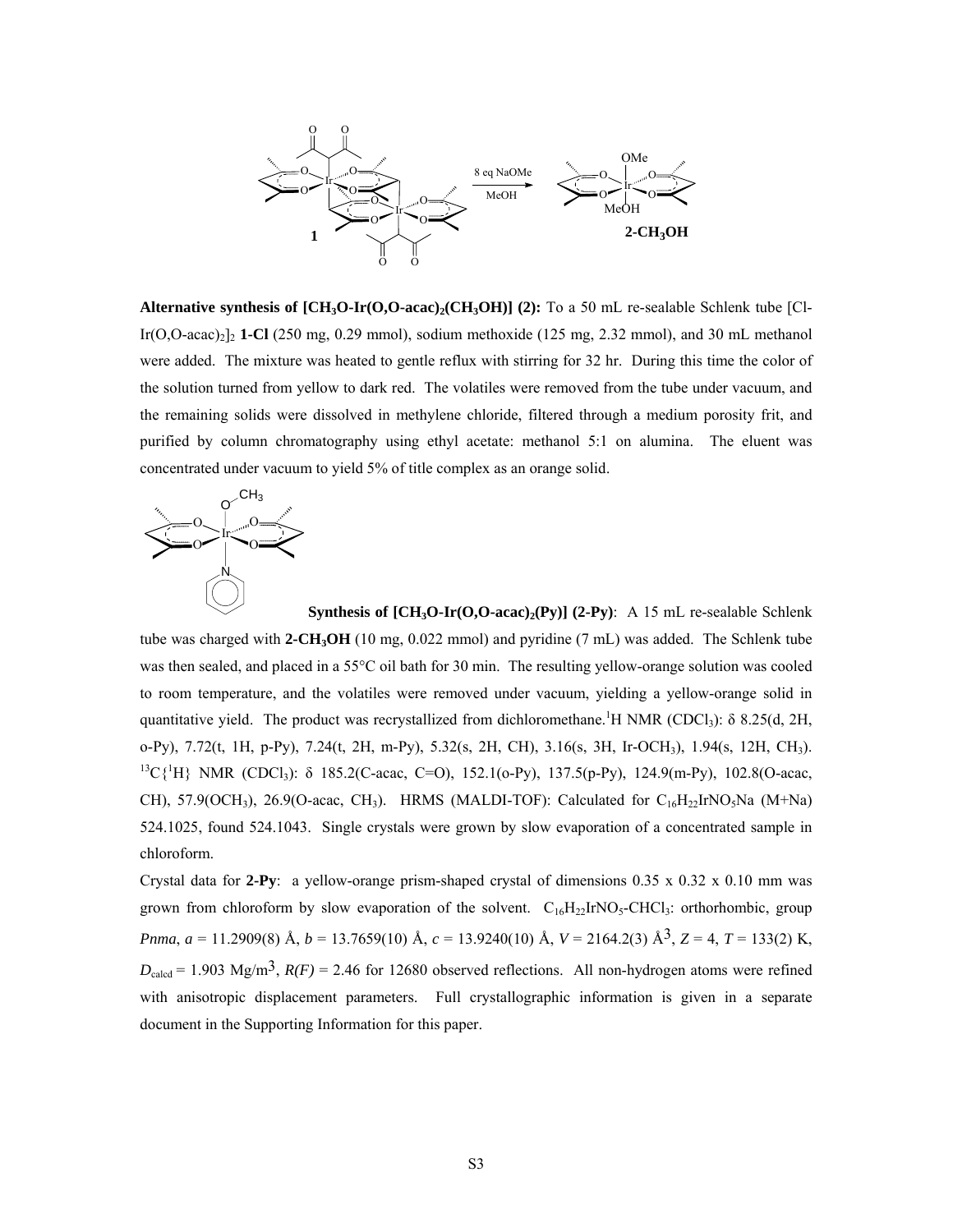

ORTEP diagram of complex **2-Py**, showing ellipsoids at the 50% probability level. A molecule of cocrystallized CHCl<sub>3</sub> has been omitted for clarity. Selected bond distances ( $\AA$ ): Ir1-O3, 2.024(4); Ir1-N1, 2.048(5).



**CH activation reaction between 2 and benzene:** To a re-sealable Schlenk tube was added **2** (5 mg, 0.011 mmol), and benzene (1 mL). The resulting suspension was thoroughly degassed before being placed under an atmosphere of argon. The tube was sealed and then heated to  $160^{\circ}$ C in an oil bath for 10 min. After a few minutes of heating, the solid dissolved to yield a clear orange-yellow solution that lightened over the course of the reaction to clear light yellow. After cooling to room temperature, the solvent was removed to yield a yellow solid which was characterized as the iridium phenyl complex which has been previously reported by our group.<sup>4a</sup> <sup>1</sup>H NMR (THF-d8):  $\delta$  6.65(m, 3H, Ph), 6.57(m, 2H, Ph), 5.21(s, 2H, CH), 1.77(s, 12H, CH<sub>3</sub>), <sup>13</sup>C{1H} NMR (THF-d<sub>8</sub>): δ 184.5(s, *O*-acac, C=O), 136.3(s, Ph), 125.3(s, Ph), 122.9(s, Ph), 103.0(s, *O*-acac, CH), 26.6(s, *O*-acac, CH3). Further treatment of this material with pyridine yielded the pyridyl derivative, which has been previously reported by our group.<sup>4a</sup> <sup>1</sup>H NMR (CDCl<sub>3</sub>):  $\delta$  8.52(m, 2H, py), 7.81(m, 1H, py), 7.46(m, 2H, py), 6.99(m, 5H, Ph), 5.14(s, 2H, CH), 1.80(s, 12H, CH<sub>3</sub>), <sup>13</sup>C{1H} NMR (THF-d<sub>8</sub>): δ 184.5(s, *O*-acac, C=O), 149.7(s, py), 137.3(s, Ph), 135.7(s, py), 131.3(s, Ph), 125.2(s, py), 124.5(s, Ph), 103.2(s, *O*-acac, CH), 27.2(s, *O*-acac, CH3). MS (ESI): Calculated for C21H25IrNO4 (M+H) 548.14, found 548.20.

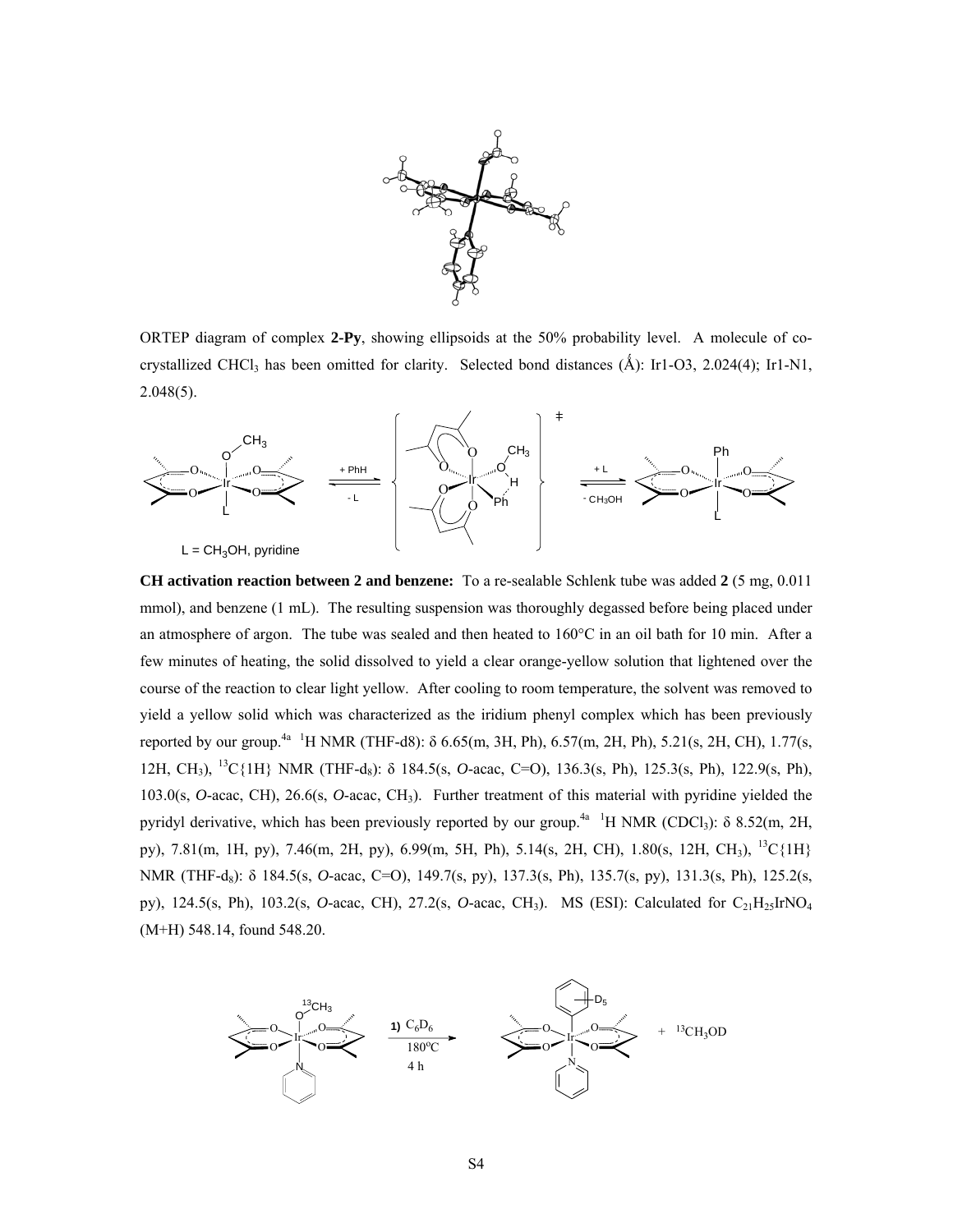**CH activation experiment with**  $2^{-13}C$ **:** To prepare the <sup>13</sup>C labeled complex, a 5 mL screw-cap vial was charged with **2-CH<sub>3</sub>OH** (10 mg, 0.022 mmol) and <sup>13</sup>CH<sub>3</sub>OH (0.5 mL). The vial was then sealed, and placed in an inert atmosphere (Ar) glovebox for 4 days. The resulting yellow-orange solution was then was evaporated under vacuum, yielding a yellow-orange solid. The solid was then transferred to a Schlenk tube, 5 mL of pyridine was added, and the tube was placed in an oil bath regulated at 55°C for 30 min. A yellow-orange solid was obtained after the volatiles were removed under vacuum. The complex was estimated to be  $62\%$  <sup>13</sup>C enriched by comparison of the integration of the doublet resulting from the <sup>13</sup>Clabeled of methoxide protons to that of the singlet of the remaining unlabeled methoxide. <sup>1</sup>H NMR ( $C_6D_6$ ):  $\delta$  8.43(d, 2H, o-Py), 6.58(t, 1H, p-Py), 6.29(t, 2H, m-Py), 5.08(s, 2H, CH), 3.76(d, 3H, Ir-OCH<sub>3</sub>, *J* = 140 Hz), 1.67(s, 12H, CH<sub>3</sub>). <sup>13</sup>C{<sup>1</sup>H} NMR (C<sub>6</sub>D<sub>6</sub>): δ 185.4(C-acac, C=O), 102.7(O-acac, CH), 57.1(OCH<sub>3</sub>),  $27.3(O$ -acac,  $CH<sub>3</sub>$ ).

To examine the possibility of the reversible generation of a reactive Ir-H via β-hydride elimination, **2-13C**  (10 mg) was heated in  $C_6D_6$  (1.5 mL) at 180°C for 4 h and the <sup>13</sup>C NMR of the crude reaction mixture was obtained. Only  ${}^{13}CH_3OD$  was detected as was apparent from the clean singlet resonance for the methyl group. To account for the stoichiometric formation of CH<sub>3</sub>OH, the Ir-H pathway would be expected to lead to generation of the D<sup>13</sup>CH<sub>2</sub>OD isotopomer (mechanism shown below) whereas the proposed σ-bond metathesis would lead to  ${}^{13}CH_3OH(D)$ .



**H-D exchange:** Catalytic H-D exchange reactions were quantified by monitoring the increase of deuterium into  $C_6H_6$  by GC/MS analyses. This was achieved by deconvoluting the mass fragmentation pattern obtained from the MS analysis, using a program developed with Microsoft EXCEL. An important assumption made with this method is that there are no isotope effects on the fragmentation pattern for the various benzene isotopomers. Fortunately, because the parent ion of benzene is relatively stable towards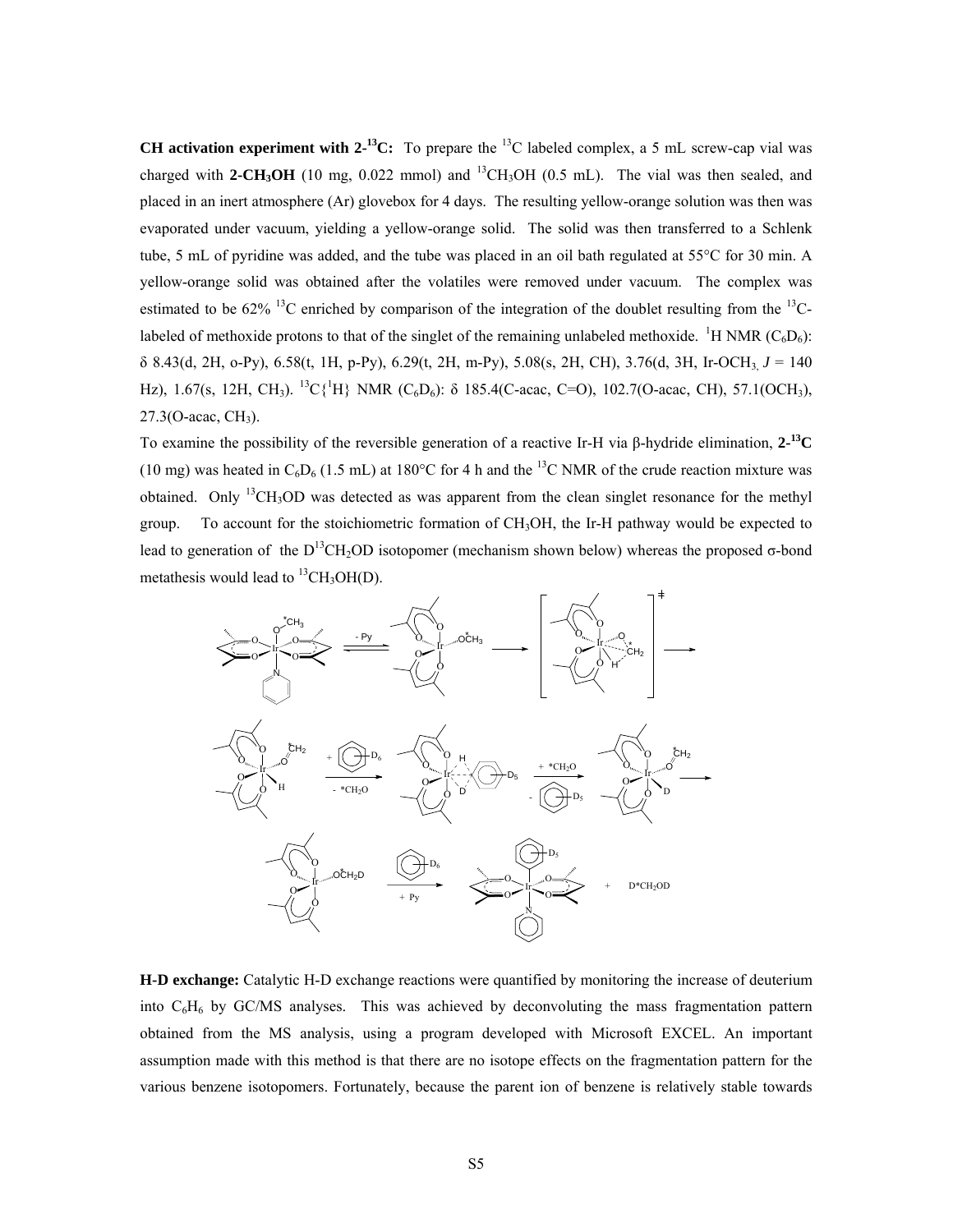fragmentation, it can be used reliably to quantify the exchange reactions. The mass range from 78 to 84 (for benzene) was examined for each reaction and compared to a control reaction where no metal catalyst was added. The program was calibrated with known mixtures of benzene isotopomers. The results obtained by this method are reliable to within 5%. Thus, analysis of a mixture of  $C_6H_6$ ,  $C_6D_6$  and  $C_6H_5D_1$  prepared in a molar ratio of 40: 50: 10 resulted in a calculated ratio of  $41.2(C_6H_6)$ :  $47.5(C_6D_6)$ :  $9.9(C_6H_5D_1)$ . Catalytic H/D exchange reactions were thus run for sufficient reaction times to be able to detect changes >5% exchange. **2** was the catalyst used to carry out the H/D exchange between benzene and deuterium oxide. In a typical experiment, a 5 mL Schlenk tube was charged with 10 mg of **2-CH3OH**, benzene 1 mL, and 0.2 mL of deuterium oxide under an atmosphere of argon. The tube was then placed in a temperature controlled oil-bath maintained at 160  $^{\circ}$ C, and the H/D exchange was measured as described above. A representative graph of the data from this reaction is shown below.



**Theoretical Calculations:** All calculations were performed using the hybrid DFT functional B3LYP as implemented by the Jaguar 5.0 and Jaguar 5.5 program packages.<sup>4</sup> This DFT functional utilizes the Becke three-parameter functional<sup>5</sup> (B3) combined with the correlation functional of Lee, Yang, and Par<sup>6</sup> (LYP), and is known to produce good descriptions of reaction profiles for transition metal containing compounds.<sup>7,8</sup> The metals were described by the Wadt and Hay<sup>9</sup> core-valence (relativistic) effective core potential (treating the valence electrons explicitly) using the LACVP basis set with the valence doublecontraction of the basis functions, LACVP<sup>\*\*</sup>. All electrons were used for all other elements using a modified variant of Pople's<sup>10</sup> 6-31G<sup>\*\*</sup> basis set, where the six d functions have been reduced to five.

Implicit solvent effects of the experimental benzene medium were calculated with the Poisson-Boltzmann (PBF) continuum approximation,<sup>11</sup> using the parameters  $\epsilon = 2.284$  and  $r_{solv} = 2.602$ Å. Due to the increased cost of optimizing systems in the solvated phase (increase in computation time by a factor of  $\sim$ 4) solvation effects are calculated here as single point solvation corrections to gas phase geometries. Our previous work on the Ir(acac)<sub>2</sub> system has shown that the total energies, geometries, frequencies and zero point energies were also largely unchanged when the systems were optimized in the solvation phase.

All energies here are reported as ∆E + zero point energy corrections at 0K + solvation correction. Relative energies on the ∆H(0K) surface are expected to be accurate to within 3 kcal/mol for stable intermediates,